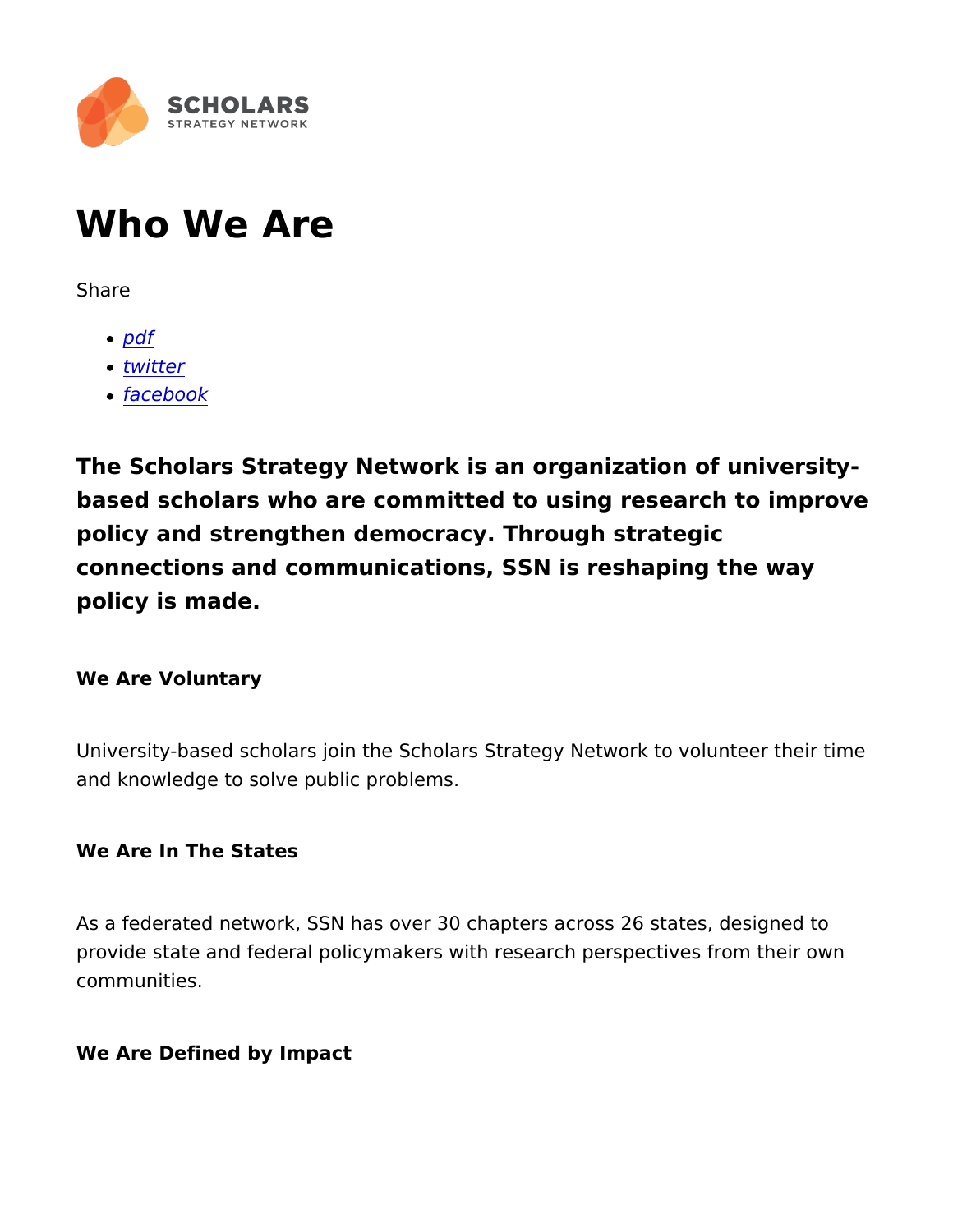Researchers in SSN work with three key partners: civic leaders, political journalists. By understanding the goals and challenges facing the focused on impact from the start.

We Are Four Communities, One Vision

Across its diverse chapters and members, SSN s vision remains c policy and strengthening democracy with research and evidence.

## Our Team

Our scholars are supported by national and regional staffers, as chapter leaders and our steering committee. Meet them below.

[Steering C](https://www.scholars.org/scholar/theda-skocpol)ommittee

[Theda Sko](https://www.scholars.org/scholar/theda-skocpol)cpol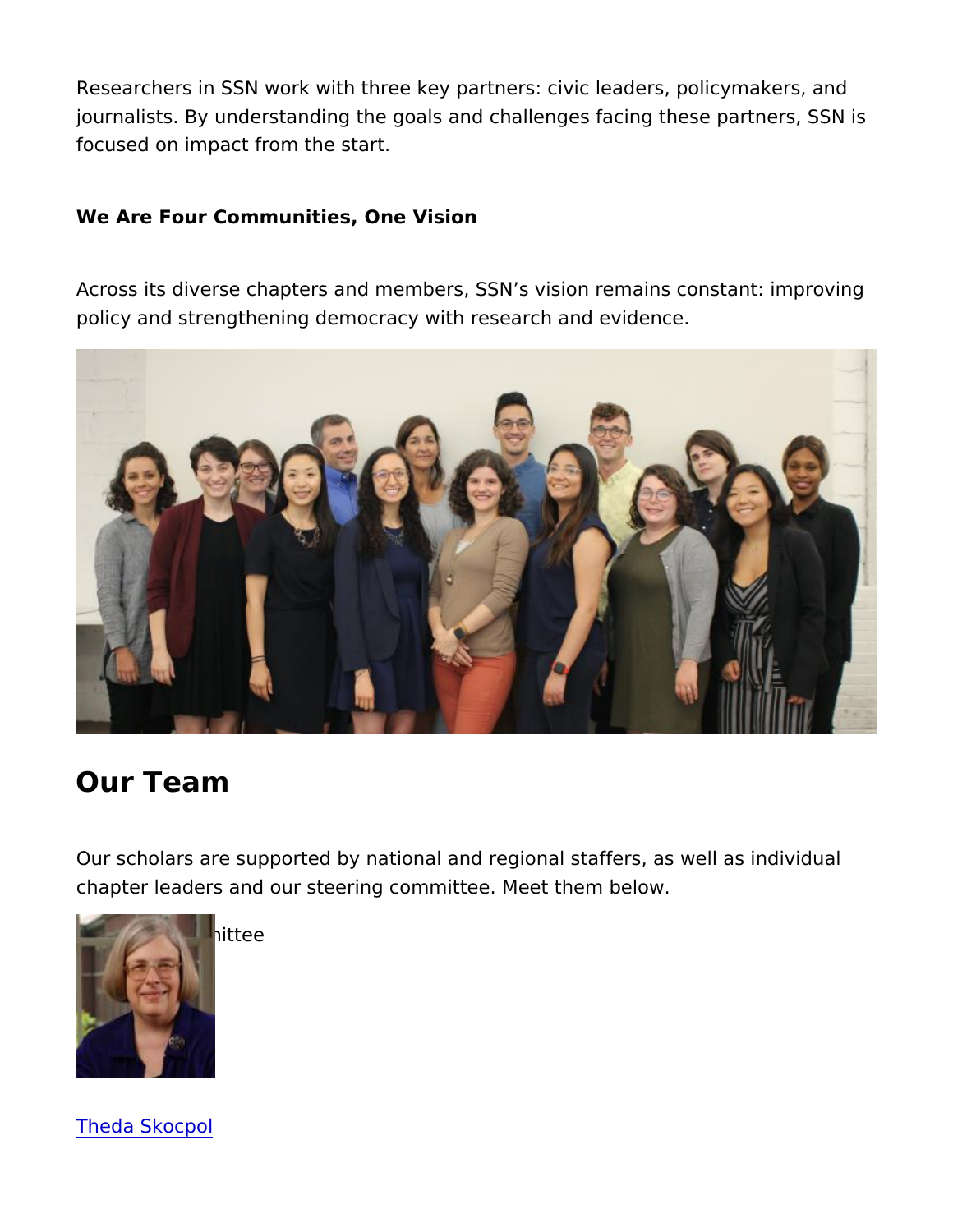Scholars Strategy Network Founder and Director Harvard University [ema](mailto:skocpol@fas.harvard.edu)il [phone](https://www.scholars.org/authenticated/robert-bowditch-jr)

[Robert S. Bowdi](https://www.scholars.org/authenticated/robert-bowditch-jr)tch, Jr. Chair of the Board, Scholars Strategy Network MB Associates [email](https://www.scholars.org/authenticated/david-desjardins)

[David desJa](https://www.scholars.org/authenticated/david-desjardins)rdins Consultant and Investor [email](https://www.scholars.org/regionalleader/amy-fried)

[Amy Fr](https://www.scholars.org/regionalleader/amy-fried)ied University of Maine [ema](mailto:amyfried@maine.edu)il [phon](tel:(207)581-1797)e [twitt](https://twitter.com/ASFried)er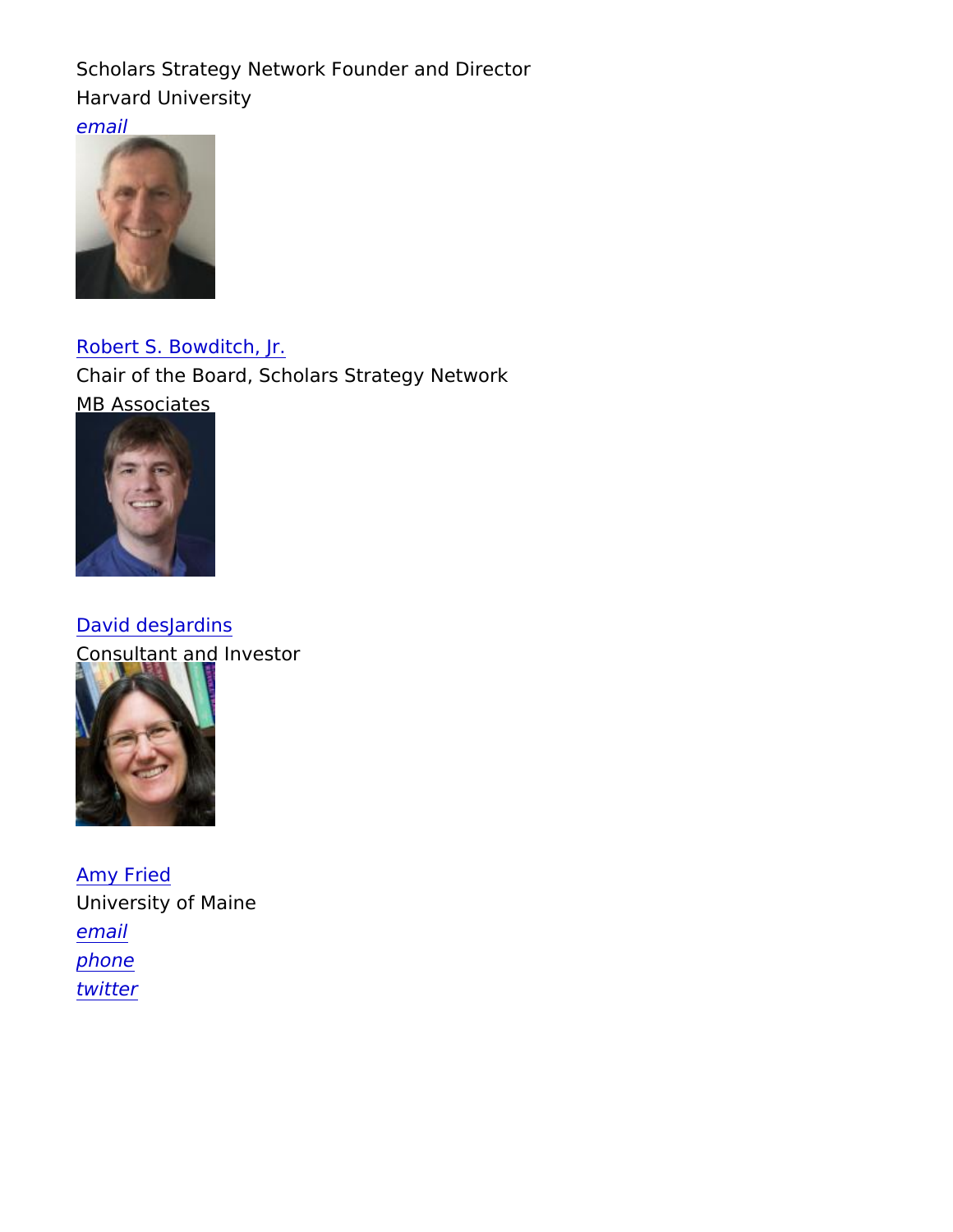#### [Darrick Ham](https://www.scholars.org/scholar/darrick-hamilton)ilton

The New School [ema](mailto:hamiltod@newschool.edu)il [phon](tel:(212)229-5400)e [twitter](https://www.scholars.org/scholar/hahrie-han)

[Hahrie H](https://www.scholars.org/scholar/hahrie-han)an Johns Hopkins University [ema](mailto:hahrie@jhu.edu)il [phon](tel:(781)283-2140)e [twitter](https://www.scholars.org/scholar/lawrence-jacobs)

[Lawrence R. J](https://www.scholars.org/scholar/lawrence-jacobs)acobs University of Minnesota [ema](mailto:ljacobs@umn.edu)il [phon](tel:(612)625-3384)e [twitter](https://www.scholars.org/scholar/hedwig-lee)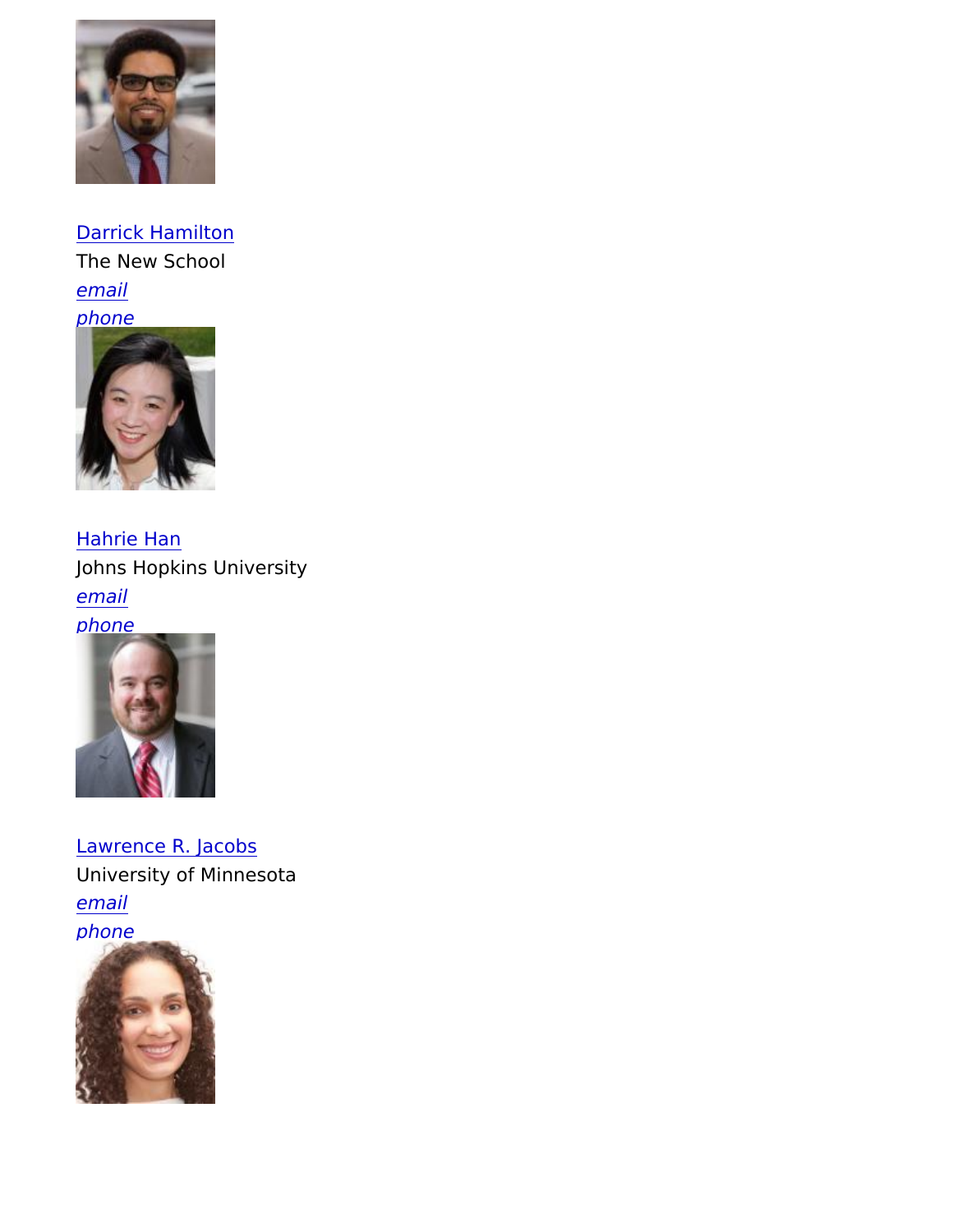[Hedwig](https://www.scholars.org/scholar/hedwig-lee) Lee Washington University in St. Louis [ema](mailto:hedwig.lee@wustl.edu)il [twitter](https://www.scholars.org/scholar/suzanne-mettler)

[Suzanne Me](https://www.scholars.org/scholar/suzanne-mettler)ttler Cornell University [ema](mailto:sbm24@cornell.edu)il [phon](tel:(607)255-3307)e **[twitter](https://www.scholars.org/scholar/jamila-michener)** 

[Jamila Mich](https://www.scholars.org/scholar/jamila-michener)ener Cornell University [ema](mailto:jm2362@cornell.edu)il [twitter](https://www.scholars.org/scholar/ellen-nissenbaum)

[Ellen Nissen](https://www.scholars.org/scholar/ellen-nissenbaum)baum

Center on Budget and Policy Priorities [ema](mailto:nissenbaum@cbpp.org)il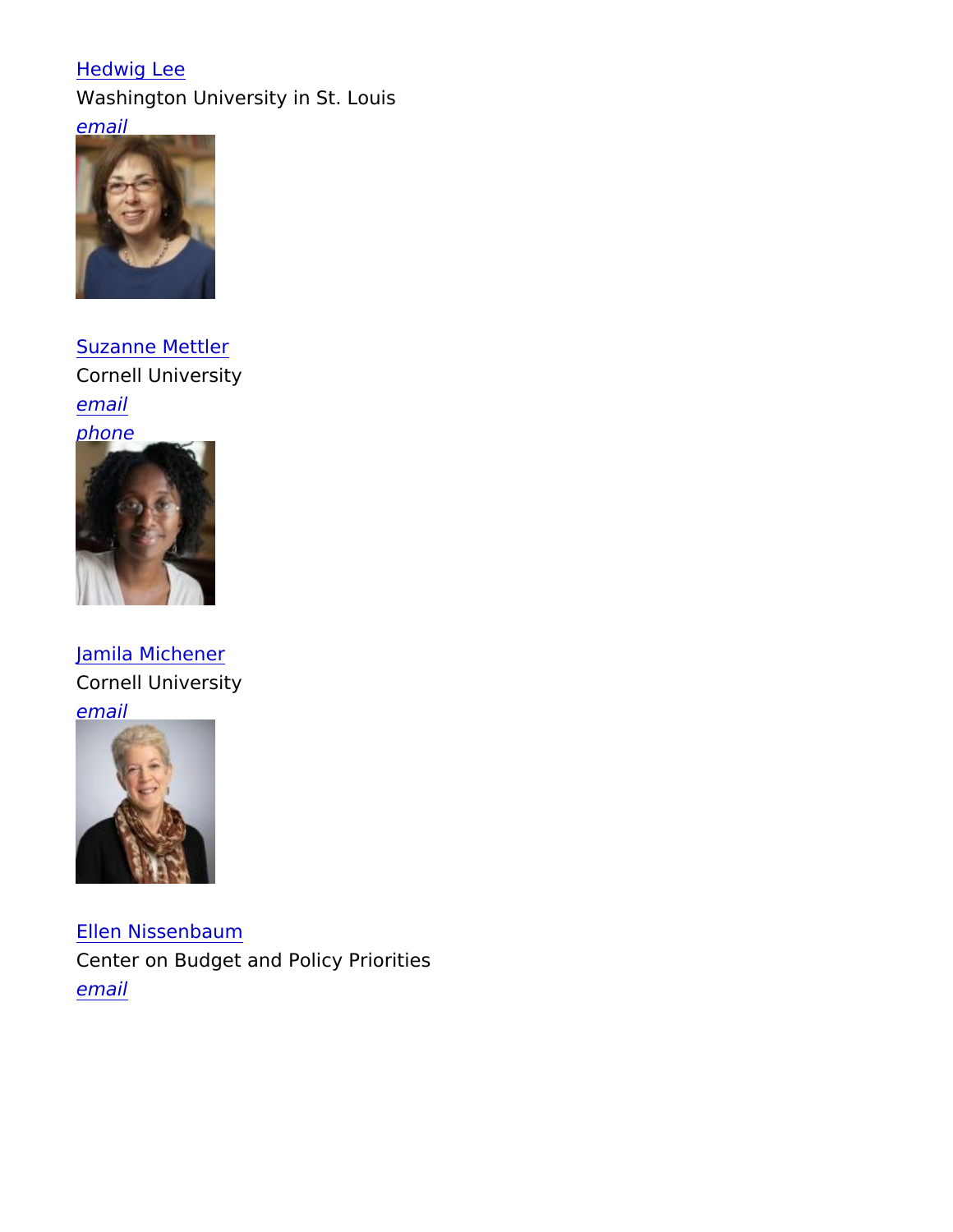[Ian Simm](https://www.scholars.org/authenticated/ian-simmons)ons Blue Haven Initiative Foundation for Civic Leadership [ema](mailto:admin@scholars.org)il [National S](https://www.scholars.org/fellow/pamela-conway)taff

[Pamela Con](https://www.scholars.org/fellow/pamela-conway)way Data Entry Fellow [email](https://www.scholars.org/staff/dominik-doemer)

[Dominik Doe](https://www.scholars.org/staff/dominik-doemer)mer Director of Communications [ema](mailto:dominik@scholarsstrategynetwork.org)il [phone](https://www.scholars.org/staff/lizzy-ghedi-ehrlich)

[Lizzy Ghedi-E](https://www.scholars.org/staff/lizzy-ghedi-ehrlich)hrlich Director of Policy [ema](mailto:lizzy@scholars.org)il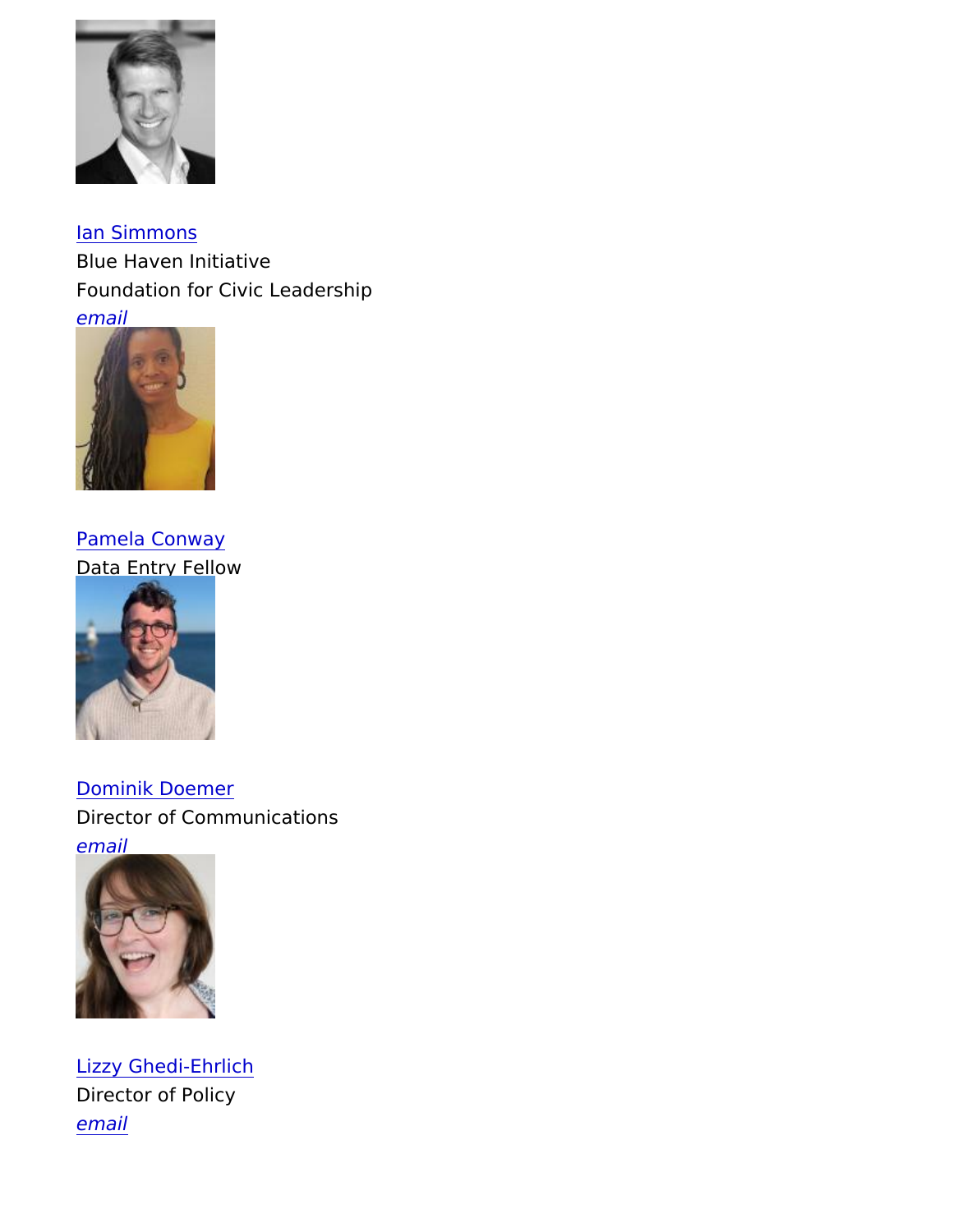#### [Elijah Hib](https://www.scholars.org/staff/elijah-hibberts)berts

Communications Intern [email](https://www.scholars.org/staff/lisa-hernandez)

[Lisa Herna](https://www.scholars.org/staff/lisa-hernandez)ndez Reproductive Health & Rights Associate [email](https://www.scholars.org/staff/cindy-houle)

[Cindy Ho](https://www.scholars.org/staff/cindy-houle)ule Chief Financial Officer [email](https://www.scholars.org/staff/paola-maynard-moll)

[Paola Maynar](https://www.scholars.org/staff/paola-maynard-moll)d-Moll Executive Director [ema](mailto:pao@scholars.org)il [phon](tel:(787)565-9321)e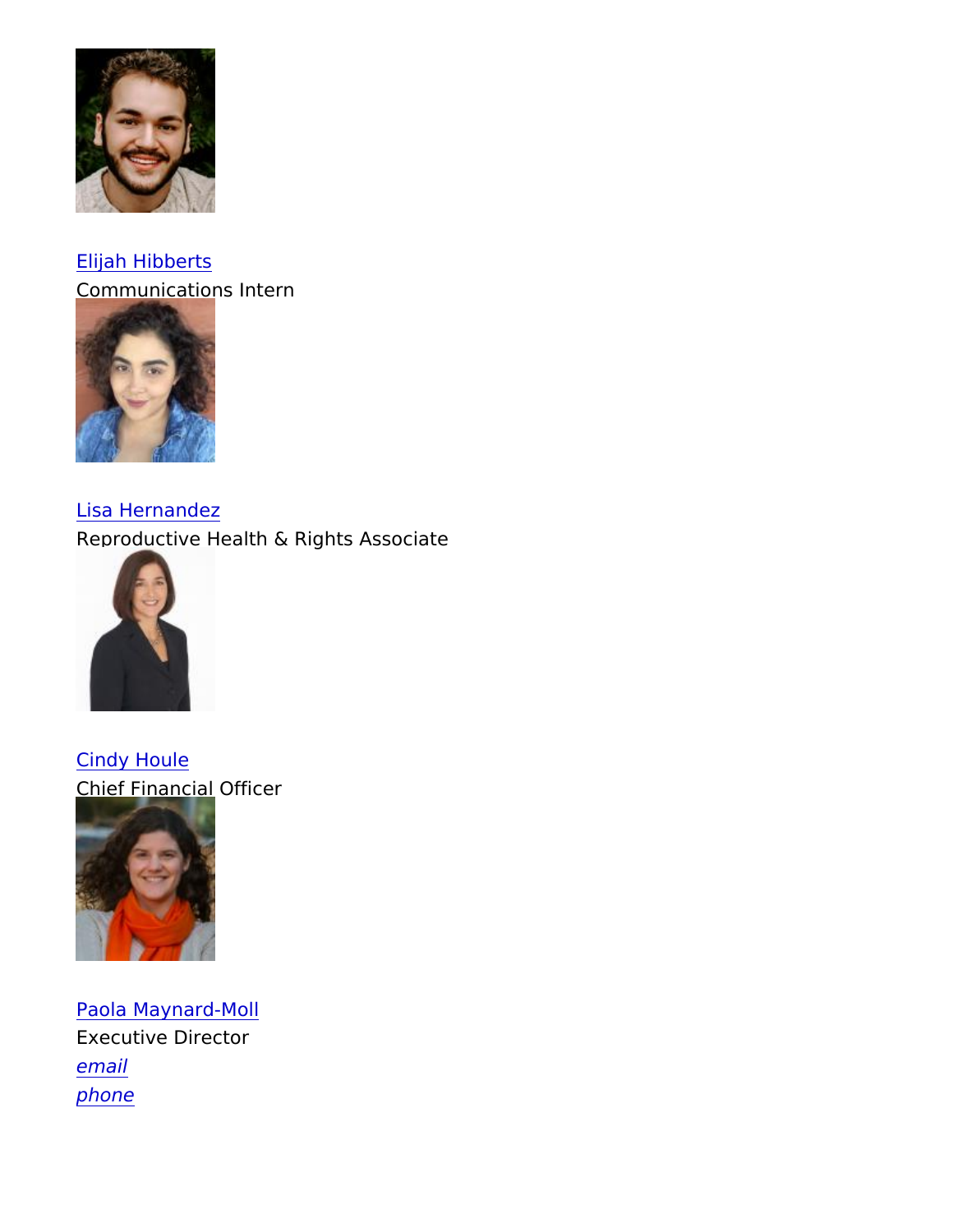### [Kristina Owen M](https://www.scholars.org/staff/kristina-mensik)ensik Trainings Fellow [ema](mailto:kristina@scholars.org)il [phone](https://www.scholars.org/staff/pamela-metz)

[Pamela M](https://www.scholars.org/staff/pamela-metz)etz Director of Chapter Development [email](https://www.scholars.org/staff/mandana-mohsenzadegan)

[Mandana Mohsenza](https://www.scholars.org/staff/mandana-mohsenzadegan)degan Communications Associate

[email](https://www.scholars.org/staff/danielle-mulligan)

[Danielle Mu](https://www.scholars.org/staff/danielle-mulligan)lligan Director of Member Engagement [ema](mailto:danielle@scholars.org)il [phon](tel:(847)767-3197)e